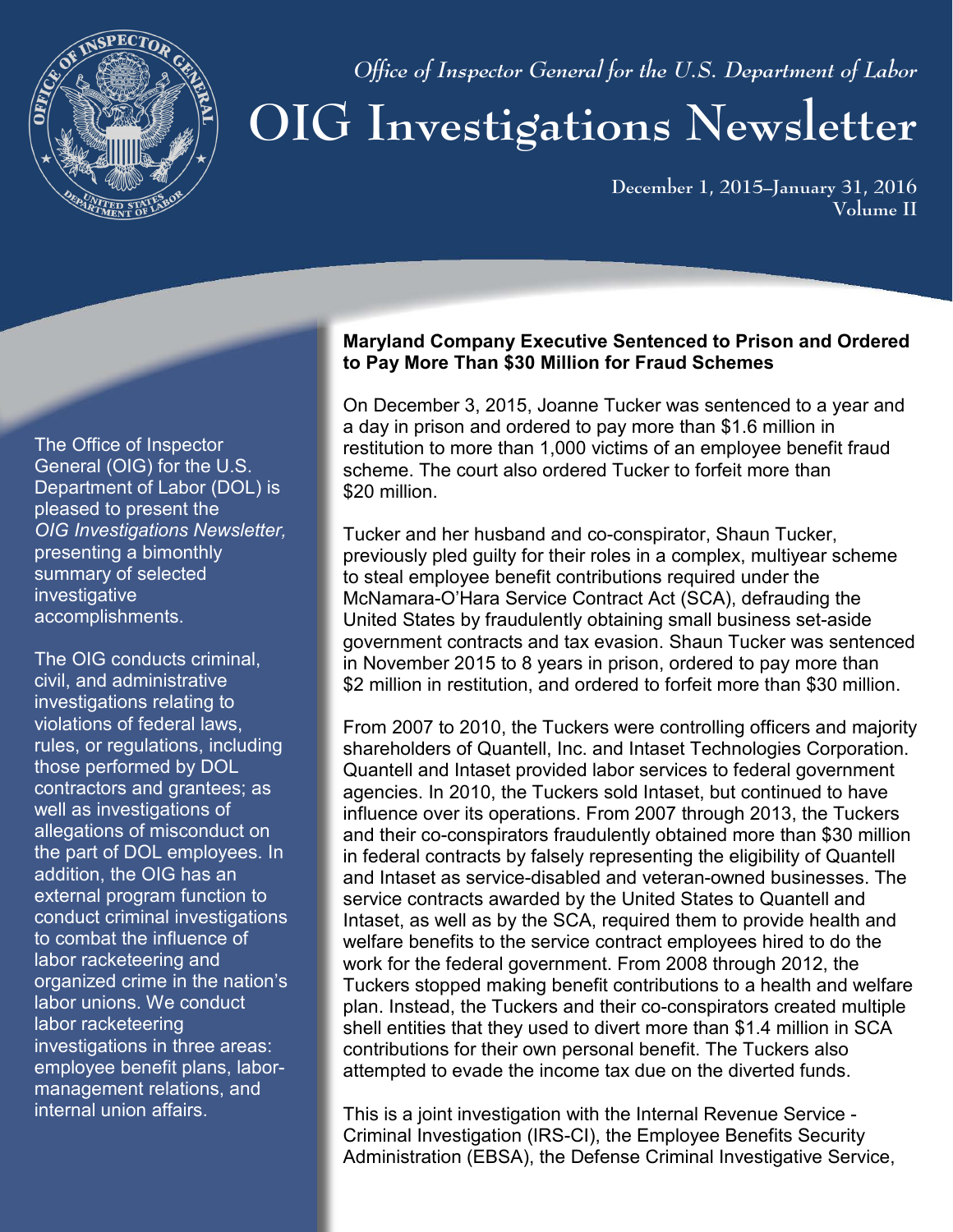the Small Business Administration-OIG (SBA-OIG), and the Air Force Office of Special Investigations. *United States* v. *Tucker et al.* (D. Maryland)

# **New York Construction Company to Pay More Than \$20 Million For Defrauding Clients**

On December 10, 2015, Tishman Construction Corporation (Tishman) was charged with mail and wire fraud conspiracy for improperly billing its private- and public-sector clients approximately \$5.6 million over a 10-year period. In connection with these charges, Tishman entered into a deferred prosecution agreement with the government in which Tishman admitted to overbilling clients and agreed to pay more than \$20 million in restitution and penalties.

Tishman, a New York-based construction firm, managed many high-profile projects in New York City, including a number of major publically-funded construction projects. As part of the overbilling scheme, Tishman would bill for hours not worked by its union employees and at pay rates higher than those outlined in collective bargaining agreements. Tishman would also submit false certified payrolls and time sheets to its clients, inflating hours worked by labor foremen of Mason Tenders' District Council Local 79. Tishman agreed to pay up to \$5.6 million in restitution and a \$14.5 million financial penalty.

This was a joint investigation with the General Services Administration–OIG, the Federal Bureau of Investigation (FBI), the Port Authority of New York and New Jersey–OIG, and the New York City Department of Investigation. *United States* v. *Tishman Construction Corporation* (E.D. New York)

#### **Chicago-Area Businessman Sentenced for Billing Scheme That Defrauded Medicare and Private Insurance Plans**

On January 6, 2016, Chicago businessman Akash Patel was sentenced to 30 months in prison for his role in a health care fraud scheme that defrauded Medicare and another health care insurance provider of more than \$2.5 million. Patel was also ordered to pay, jointly and severally with co-defendants, more than \$2.5 million in restitution to victims of the fraud scheme.

Patel and his two co-defendants who were previously convicted and sentenced, Ankur Roy and Dipen Desai, owned Selectcare Health, Inc., an outpatient physical and respiratory therapy practice located in the greater Chicago area. Between March and May 2011, Patel and his co-defendants submitted approximately \$4 million in false and fraudulent health insurance claims for respiratory therapy services that were never provided to patients, including patients whose purported services were partially paid through union health and welfare funds. As a result of these false claims, Patel and his co-defendants took more than \$2.5 million in fraudulent proceeds, including at least \$761,000 directly traceable to **Patel** 

This was a joint investigation with the FBI and the U.S. Department of Health and Human Services–OIG (HHS-OIG). *United States* v. *Roy et al.* (N.D. Illinois)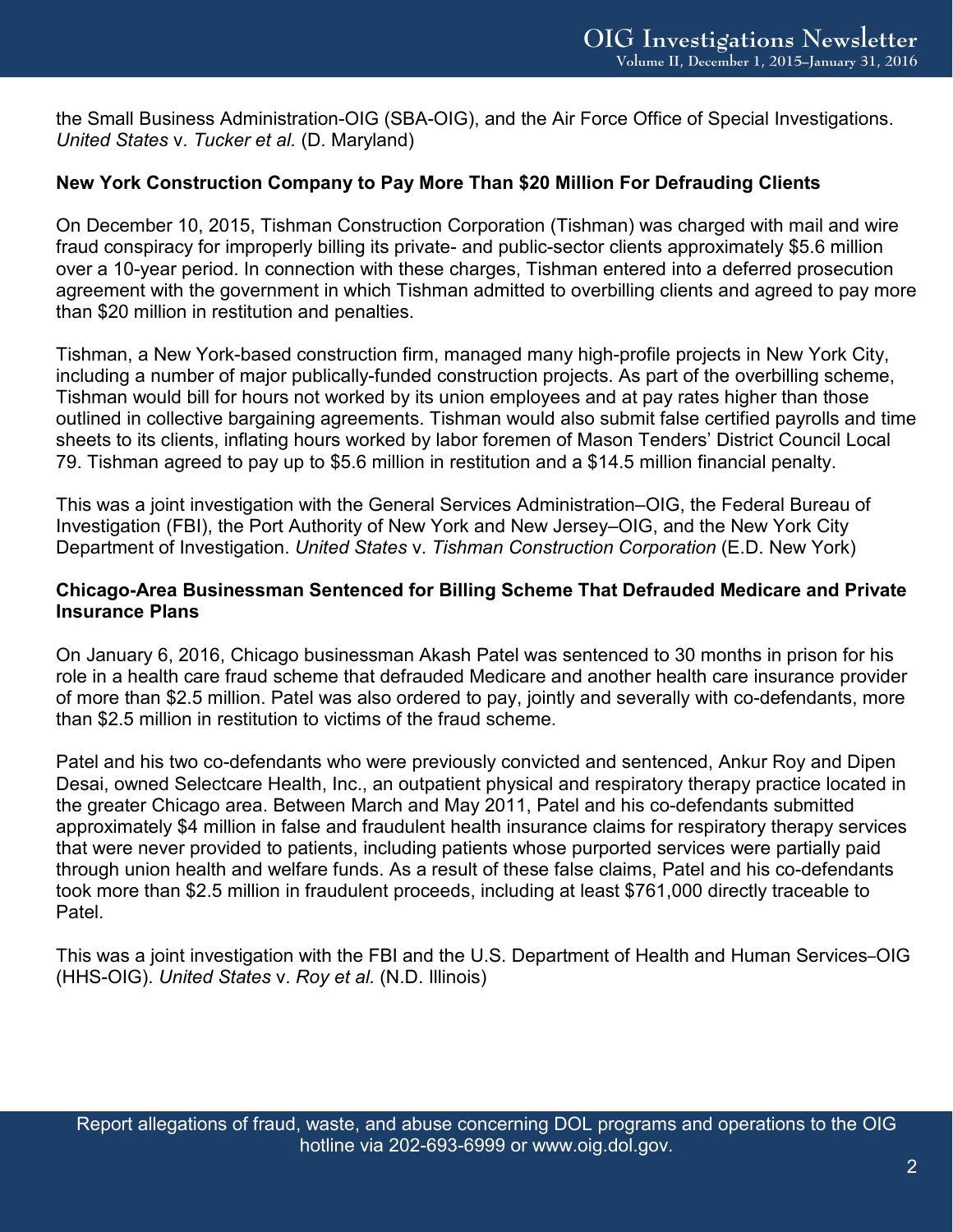### **Georgia Mother Sentenced and Sons Plead Guilty for Stealing Unemployment Insurance Benefits**

On January 5, 2016, Vicky Sue Cohran was sentenced to 51 months in prison and ordered to pay \$120,000 in restitution for orchestrating a fictitious employer scheme to fraudulently obtain unemployment insurance (UI) benefits. Cohran was assisted in the fraud scheme by her two sons, Christopher and Nathan Cohran, who each pled guilty to one count of conspiracy to commit wire fraud on January 5, 2016, and January 6, 2016, respectively.

Cohran fraudulently registered businesses that had no employees and no business operations; she then filed wage reports for 27 fictitious employees, using the Social Security numbers of 27 unwitting individuals whose identities had been stolen. She then filed false claims for UI benefits under the identities of those individuals. Cohran defrauded or intended to defraud the UI programs of Connecticut, Massachusetts, Minnesota, New Jersey, Oregon, Pennsylvania, and Washington.

This is a joint investigation with the Social Security Administration–OIG (SSA-OIG), the U.S. Postal Inspection Service, and the Office of the Chief State's Attorney for the State of Connecticut. *United States* v. *Vicky Sue Cohran* (D. Connecticut)

## **Connecticut Construction Company Sentenced for Underfunding Employee 401(k) Retirement Plan**

On December 4, 2015, Cherry Hill Construction, Inc., (Cherry Hill) was sentenced to 36 months of probation and fined \$200,000 for underfunding its employee retirement plan and filing a false tax return. Cherry Hill previously pled guilty to charges of making false statements in documents required by the Employee Retirement Income Security Act of 1974 and of filing a false tax return.

Cherry Hill performs site development, demolition, and trucking services throughout Connecticut. Some of the work Cherry Hill performed was pursuant to government-funded construction projects, which required that Cherry Hill pay its employees specified wage rates and fringe benefits based on their job classifications.

Cherry Hill deducted fringe benefits from its employees' paychecks and reported that it deposited the money into employees' individual 401(k) accounts, when, in fact, the company failed to deposit approximately \$950,000 into the plan. Cherry Hill then filed a false corporate tax return that overstated its deposits into the 401(k) account, thereby increasing the amount of its tax deductions. As a result of the investigation, Cherry Hill funded its employees' 401(k) retirement plans in full and paid \$193,000 in back taxes, interest, and penalties to the IRS.

This was a joint investigation with the IRS-CI, EBSA, and the U.S. Department of Transportation–OIG (DOT-OIG). *United States* v. *Cherry Hill Construction, Inc.* (D. Connecticut)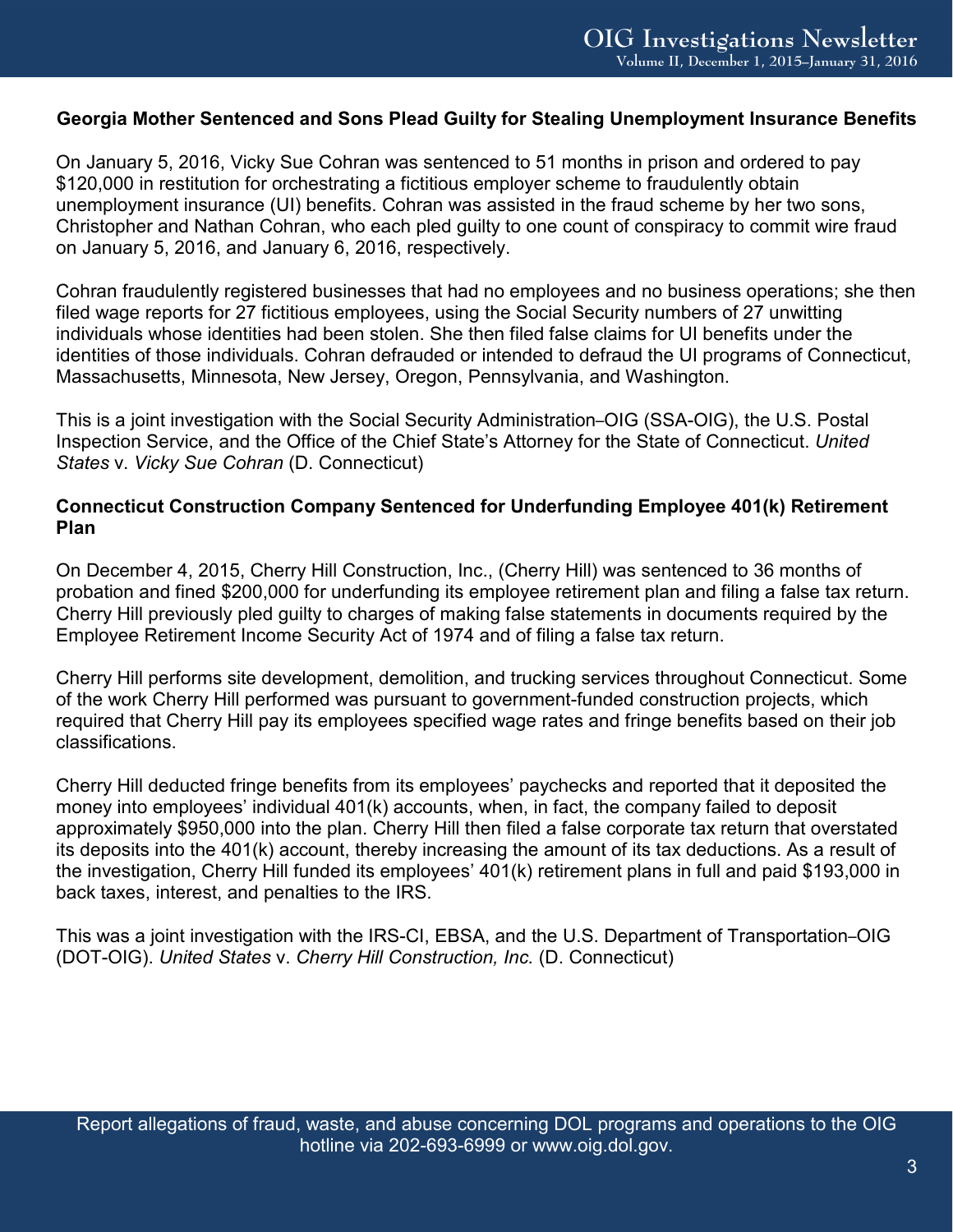## **Illinois Chiropractor Sentenced for Defrauding Health Insurance Plan**

On December 14, 2015, Dr. Tracey Scott Yoder, an Illinois chiropractor, was sentenced to 1 year in prison for his role in a health care fraud scheme. In addition to the prison term, Yoder was also ordered to pay more than \$956,000 in restitution and a \$1 million forfeiture judgment.

From 2008 to 2014, Dr. Yoder defrauded a health insurance plan by using the provider number of another chiropractor to bill for chiropractic services that he performed on himself and his family members. Dr. Yoder also inflated billings by adding services that he did not actually render to patients. In addition, Dr. Yoder submitted some claims for services not rendered because he never saw the patient.

This was a joint investigation with the FBI. *United States* v. *Tracey Scott Yoder* (N.D. Illinois)

#### **California Woman Sentenced to Prison for Her Role in UI Fraud Scheme**

On January 6, 2016, Dena Peterman was sentenced to 1 year in prison and ordered to pay more than \$221,000 in restitution to the California Employment Development Department (EDD) for her role in an UI fraud scheme that sought to defraud the EDD out of nearly \$300,000.

From 2006 through 2014, Peterman participated in a fictitious employer scheme that used stolen identities of senior citizens to fraudulently obtain UI benefits from the EDD. Peterman and others registered fictitious companies with the EDD, filed fraudulent employee wage reports, and ultimately sought and collected UI benefits by posing as alleged former employees of the fictitious companies. Many of the identities used in the scheme belonged to senior citizens who had been targeted by Peterman and others and coaxed into providing their personal information.

This was a joint investigation with the California EDD. *United States* v. *Dena Peterman* (C. D. California)

#### **New Jersey Union Member Sentenced for Selling Fraudulent OSHA Cards**

On December 3, 2015, George Bello, a member of Local 253 of the United Brotherhood of Carpenters and Joiners of America (UBCJA), was sentenced to 4 months of home confinement and 36 months of probation and was ordered to pay a \$1,000 fine for his role in a conspiracy to sell more than 100 fraudulent Occupational Safety and Health Administration (OSHA) 30-Hour Construction Safety and Health Certification Cards to tradesmen who did not complete the required training. Bello conspired with Frederick Prinz, a certified OSHA Outreach Training instructor and UBCJA member, who was previously convicted and sentenced in this case.

*United States* v. *George Bello* (D. New Jersey)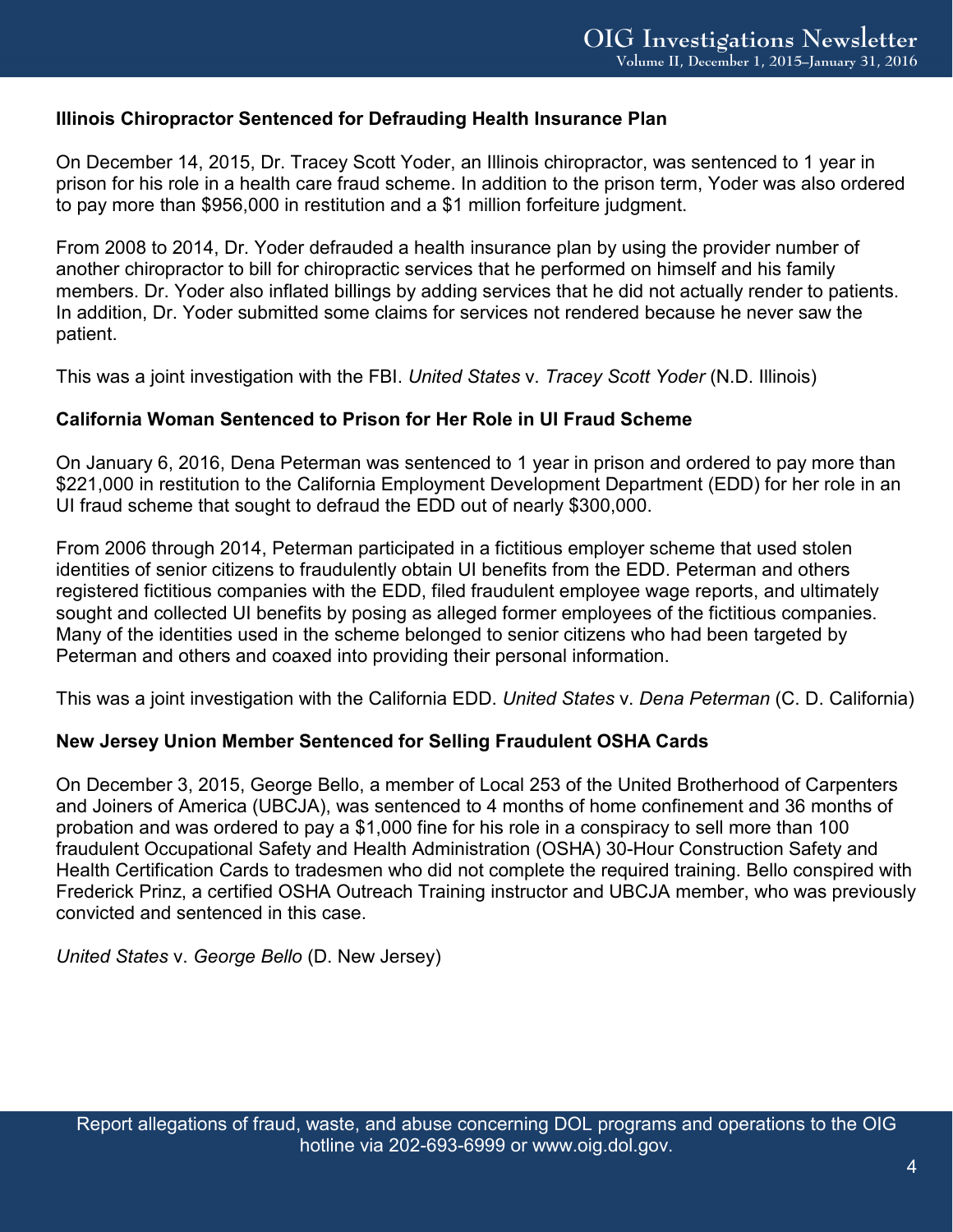# **Former CEO of Massey Energy Found Guilty of Conspiracy to Willfully Violate Mine Health and Safety Standards**

On December 3, 2015, a federal jury in Charleston, West Virginia, found former Massey Energy (Massey) chief executive officer Donald L. Blankenship guilty of conspiracy to willfully violate mine health and safety standards in connection with the fatal 2010 Upper Big Branch (UBB) Mine explosion that killed 29 miners. Blankenship was acquitted on other charges of securities fraud and fraud against the Securities and Exchange Commission.

Blankenship, who closely managed the UBB Mine for Massey, perpetuated health and safety violations at the mine despite being aware that doing so could likely result in accidents and fatalities. Massey personnel, under Blankenship's leadership, engaged in organized efforts to routinely interfere with U.S. Mine Safety and Health Administration inspections of the UBB Mine.

This is a joint investigation with the FBI. *United States* v. *Donald L. Blankenship* (S.D. West Virginia)

# **Nevada Family Members Convicted in Benefits Fraud Case**

On January 15, 2016, a federal jury convicted Fredrick Williams, Jacqueline Gentle, Denise Williams and Carolyn Willis-Casey of multiple felony charges relating to a scheme to fraudulently collect almost \$300,000 in government benefits, including more than \$218,000 in UI funds from the Nevada Department of Employment, Training, and Rehabilitation.

Fredrick Williams and his sister Jacqueline Gentle, both citizens of Belize, registered fictitious companies with the State of Nevada and filed fraudulent wage information indicating that the fictitious companies employed and paid numerous individuals. The "employees" were, in fact, Williams's family and friends. Williams, along with his wife, Denise Williams, sister Willis-Casey, and Gentle then conspired to submit fraudulent claims and collect more than \$218,000 in UI benefits. Williams and Gentle were also convicted on charges relating to their fraudulent receipt of nearly \$100,000 from other government programs, including Social Security, Food Stamps, Pell Grants, and Medicaid.

This was a joint investigation with the U.S. Diplomatic Security Service, Homeland Security Investigations, SSA–OIG, U.S. Department of Agriculture–OIG, U.S. Department of Education– OIG, and HHS–OIG. *United States* v. *Fredrick Williams et al.* (D. Nevada)

# **Rhode Island Executive Convicted of Union Benefit Fund Fraud and Unemployment Insurance Fraud**

On January 28, 2016, Steven Pagliarini, a landscaping executive, pled guilty to fraud charges related to a scheme to avoid paying contractually obligated union benefits for employees who worked on federally funded projects, which resulted in more than \$170,000 in losses. In addition, Pagliarini pled guilty to a mail fraud charge for providing false information to the State of Rhode Island that resulted in the improper payment of UI benefits to his employees.

Pagliarini was the executive vice president of a union company, Central Landscape Construction Company, Inc. and a non-union company, Central Nurseries, Inc. Pagliarini submitted certified payroll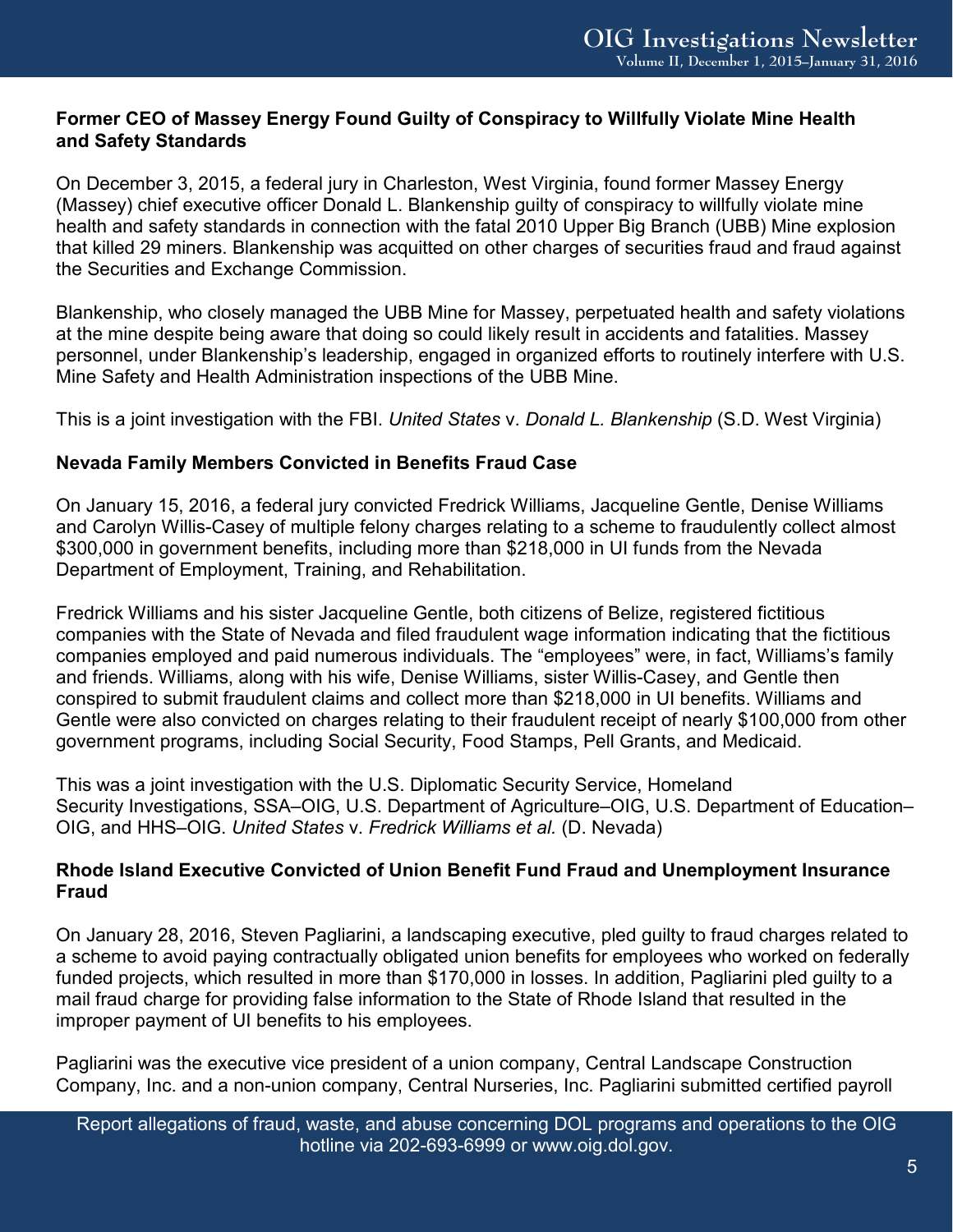reports to the government that underreported hours worked by his employees on two federally funded projects. He also submitted false remittance forms to union benefit funds to avoid paying full benefit contributions as required under the Employee Retirement Income Security Act. In addition, Pagliarini mailed false UI claim notices to the Rhode Island Department of Labor and Training, which allowed his employees to collect UI benefits while actively working for him.

This is a joint investigation with the EBSA, DOT–OIG, U.S. Department of Housing and Urban Development–OIG, and the Fraud Unit of the Rhode Island Department of Labor and Training. *United States* v. *Steven F. Pagliarini* (D. Rhode Island)

## **OWCP Employee and Others Enter Guilty Pleas to Bribery and Conspiracy in a Multi-million Dollar Health Care Fraud Scheme**

On January 12, 2016, 7 of 28 previously charged individuals pled guilty to charges related to their involvement in a large-scale health care fraud scheme to fraudulently bill OWCP. Larry Washington, Dr. Robert Mandell, Henrietta Price, David Banda, and Willie Atkins each pled guilty to conspiracy to commit health care fraud. OWCP claims examiner Perry Rowell and OWCP claimant representative, and former claims examiner, Ifeany Egbuchunam pled guilty to bribery charges related to their quid pro quo arrangement to illegally use Rowell's position within OWCP for the scheme. Actual losses to the government in this case exceed \$8 million.

From January 2009 to September 2014, Washington ran Mind Spa, Inc., a Desoto, Texas–based clinic that purportedly provided OWCP claimants with counseling, pain management, chiropractic services, physical therapy, and massage services. Even though most of his OWCP patients had once suffered a work-related injury, Washington knew their injuries were not severe enough to warrant continued OWCP payments.

Washington enlisted the assistance of others to carry out a scheme to fraudulently bill OWCP on a continuing basis. He recruited Dr. Mandell, who submitted to OWCP medical reports that fabricated claimant medical conditions so as to establish claimant eligibility for long-term treatment. Washington also recruited licensed professional counselors Price and Atkins to provide counseling services to OWCP claimants. Washington, Dr. Mandell, Price, and Atkins all routinely billed OWCP for services not rendered to patients. Banda, the office administrator at Mind Spa, was responsible for sending all bills to OWCP and did so, despite knowing that services being billed were never actually rendered.

Washington also enlisted the help of Egbuchunam, paying him \$10,000 a month to use his position as an OWCP claimant representative to direct claimants to seek their treatment at Mind Spa. Egbuchunam in turn paid cash to OWCP claims examiner Rowell to perform unauthorized case queries of OWCP claimant data, falsify claimant records, and expedite payments.

Twenty-one OWCP claimants benefited from the scheme, as Washington kept them out of work, paid them kick-backs from fraudulent claim reimbursements, and provided them with the fraudulent service dates so they could submit corresponding fraudulent travel vouchers to OWCP.

This is a joint investigation with USPS-OIG and the Veterans Administration-OIG. *United States* v. *Larry Washington et al*. (N.D. Texas)

Report allegations of fraud, waste, and abuse concerning DOL programs and operations to the OIG hotline via 202-693-6999 or [www.oig.dol.gov.](http://www.oig.dol.gov/)